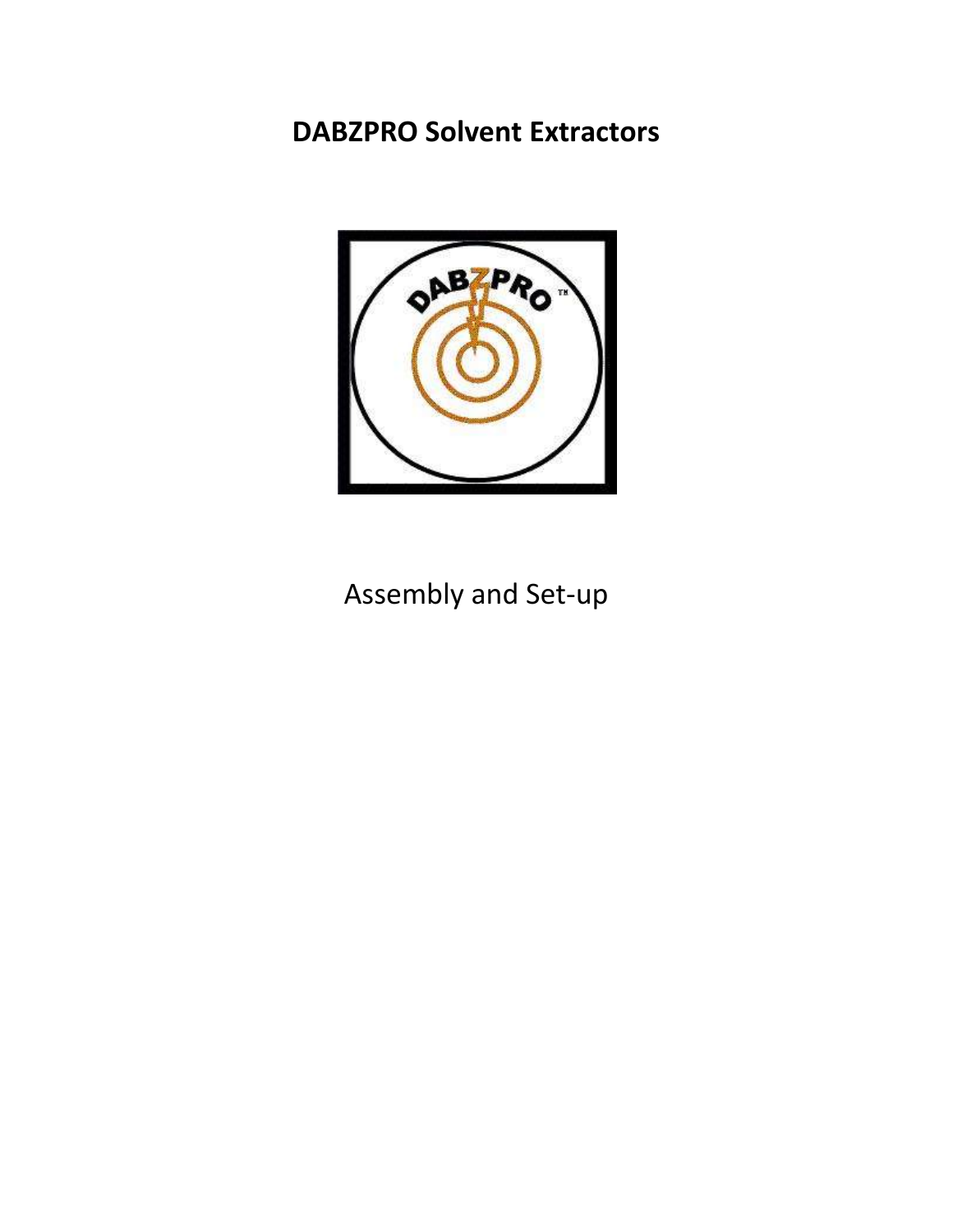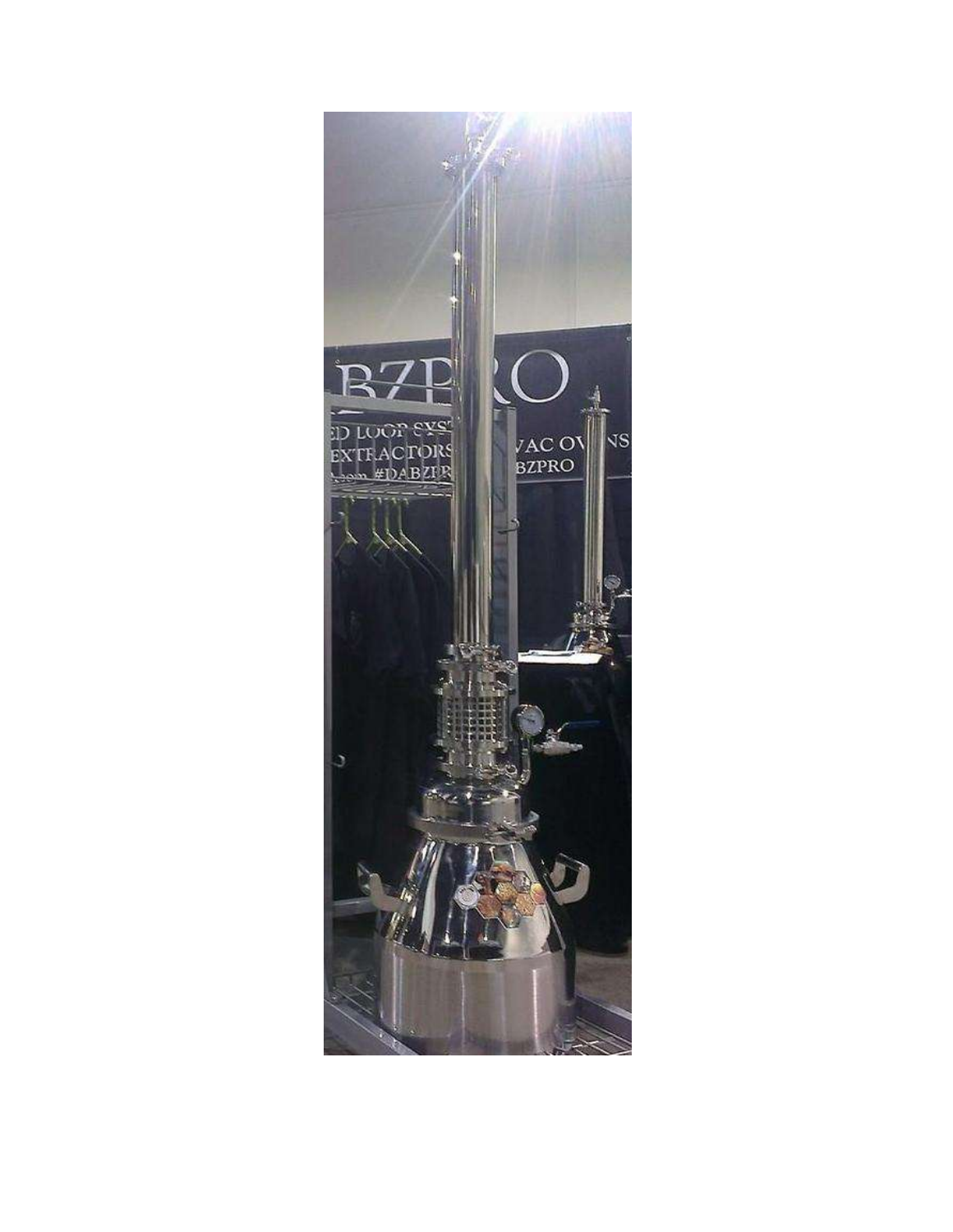# Warnings

This product is not intended to prevent, treat or cure any disease.

We are not liable for the mis-use and abuse of the product in any way shape or form.

Solvents can be very flammable and should never be used near any open flame!

Repeat, NO OPEN FLAMES!

Exercise precaution!

Use at your own risk!

## 18+ Only

Follow your local state and county rules!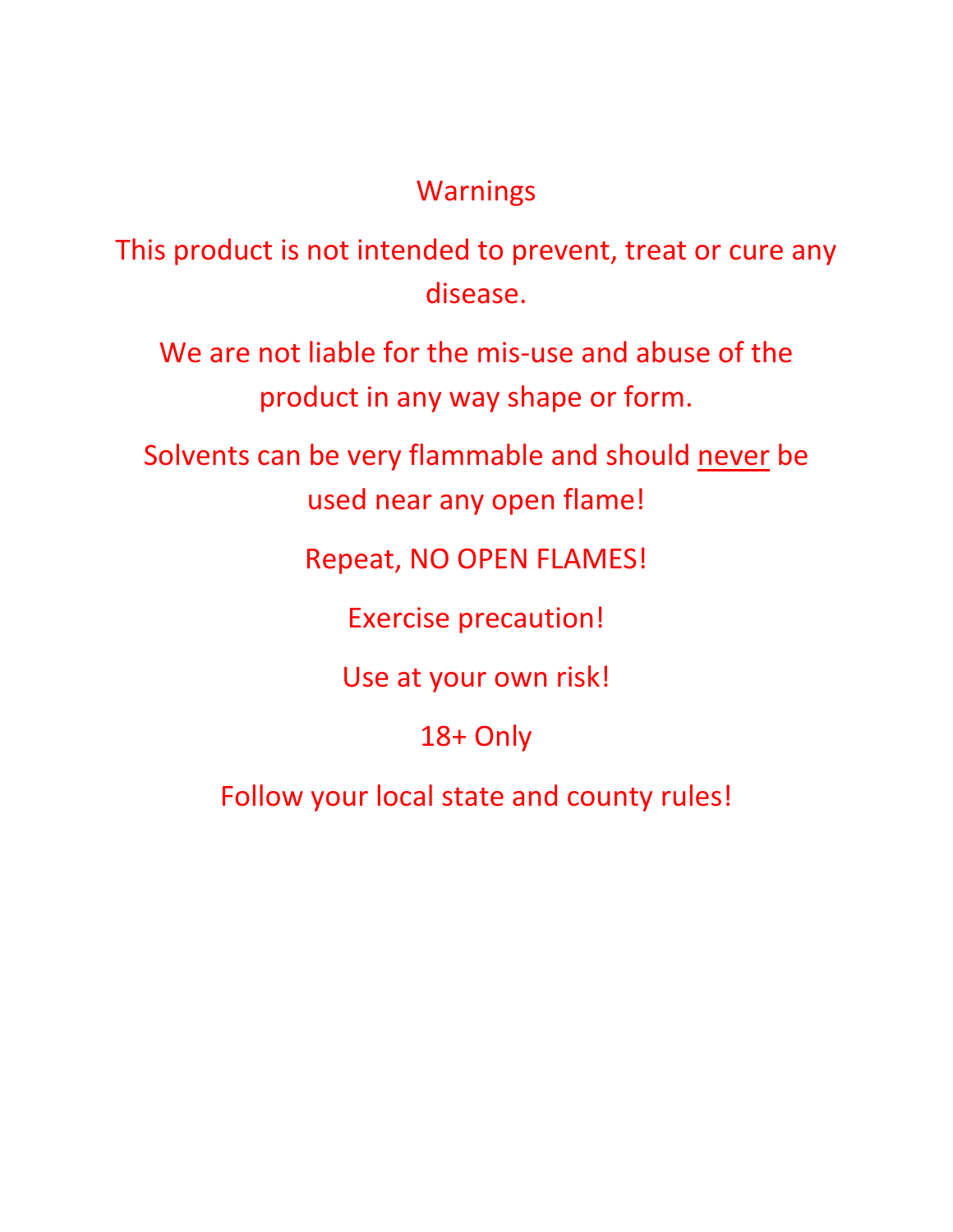First Test your seals and tape joints

1.Using a 6cfm Purge pump or similar pull a vacuum on the system.

2.Take a spray bottle filled with soapy water and spray around all tape joints and seals.

If any spots bubble take note and retape that joint. If any seals leak \*make sure they are clean of debris and properly seated.

3. repeat step 1 and2 until no leaks.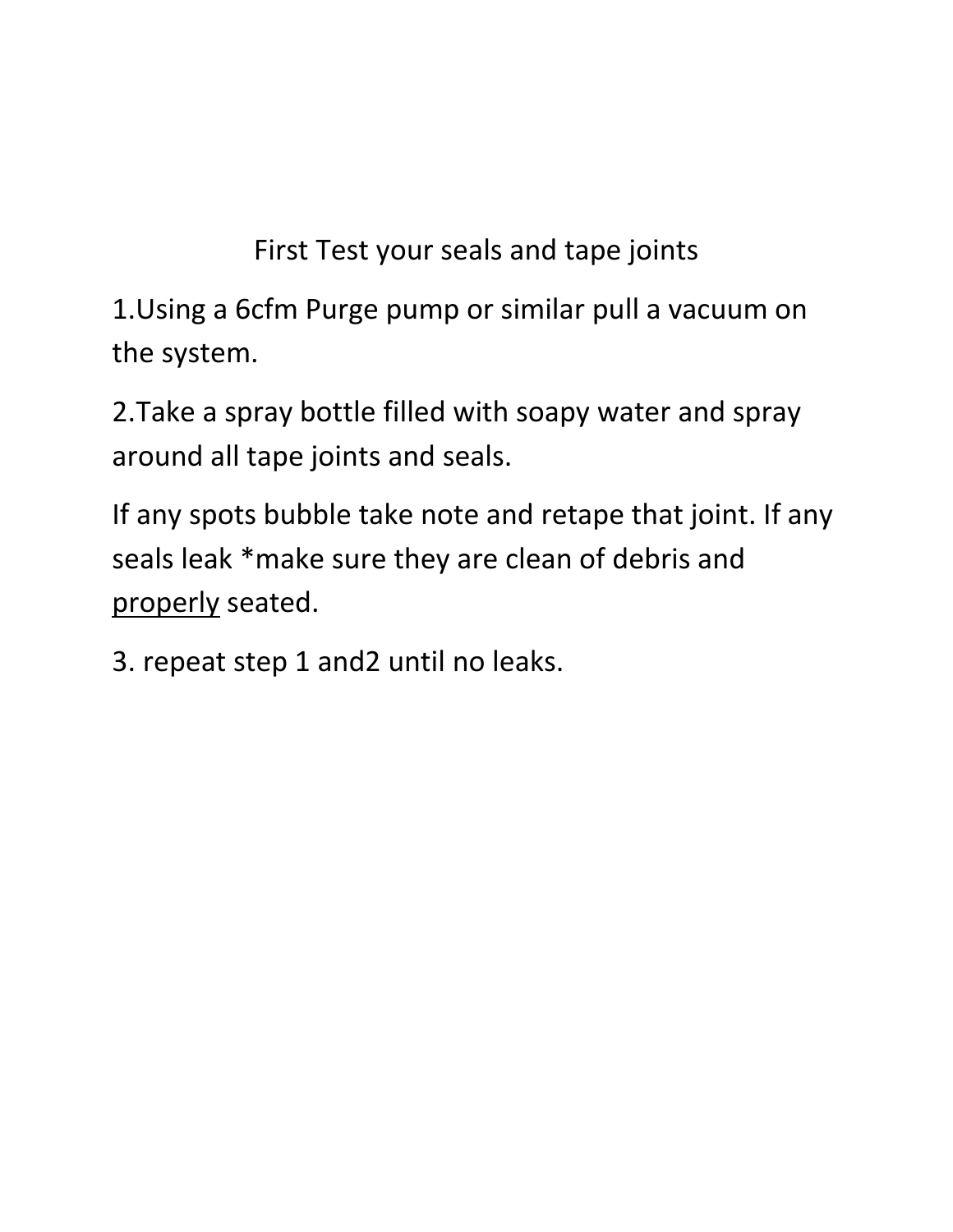## The LP5 tank must to be chilled below 32 degrees! Colder



to -4 is better.

Ingredients needed:

- 4bags of Ice
- Rock Salt
- 5lbs of dry ice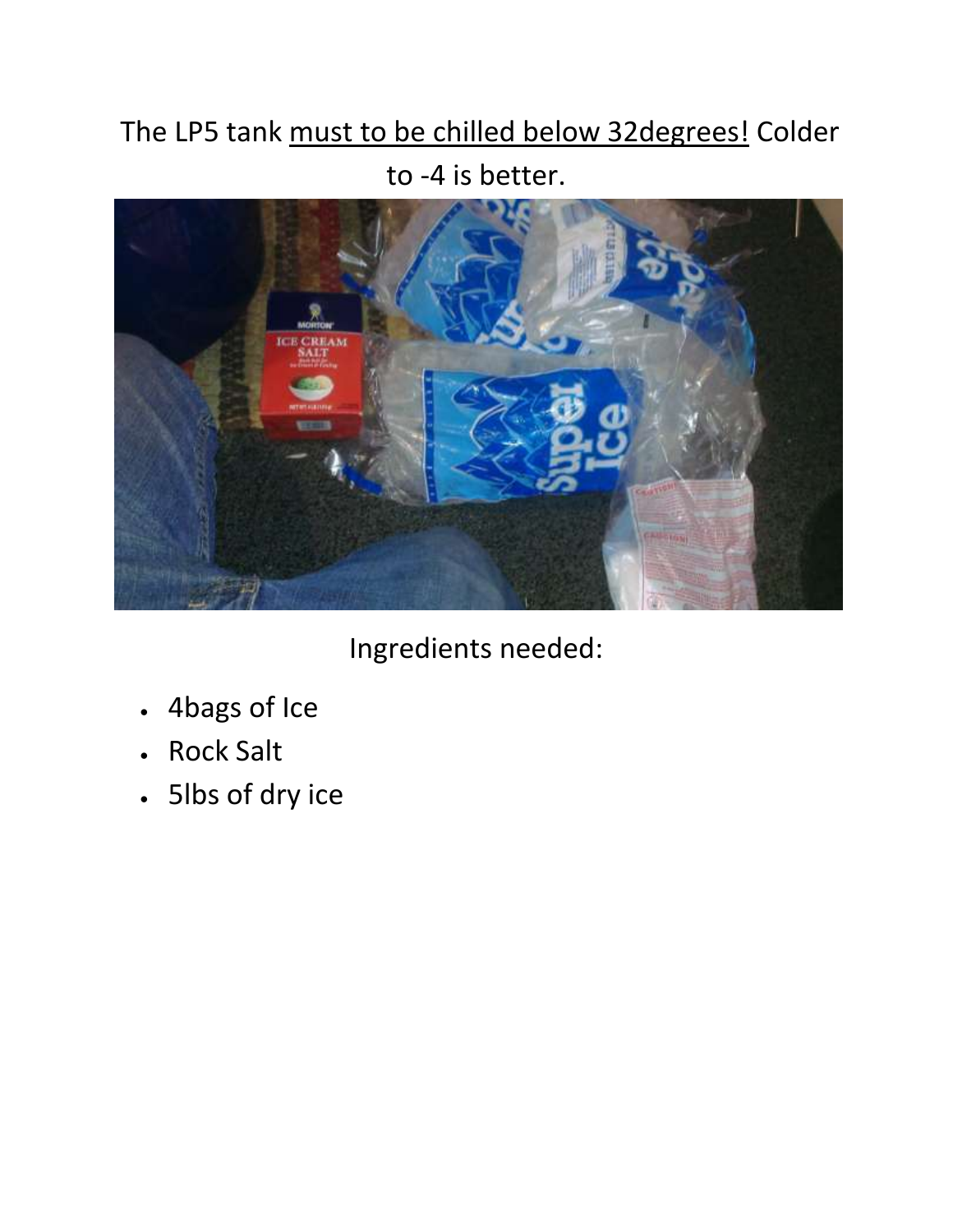Start with a layer of Ice.



Then sprinkle in some Rock Salt.



# And add some Dry Ice Chunks.

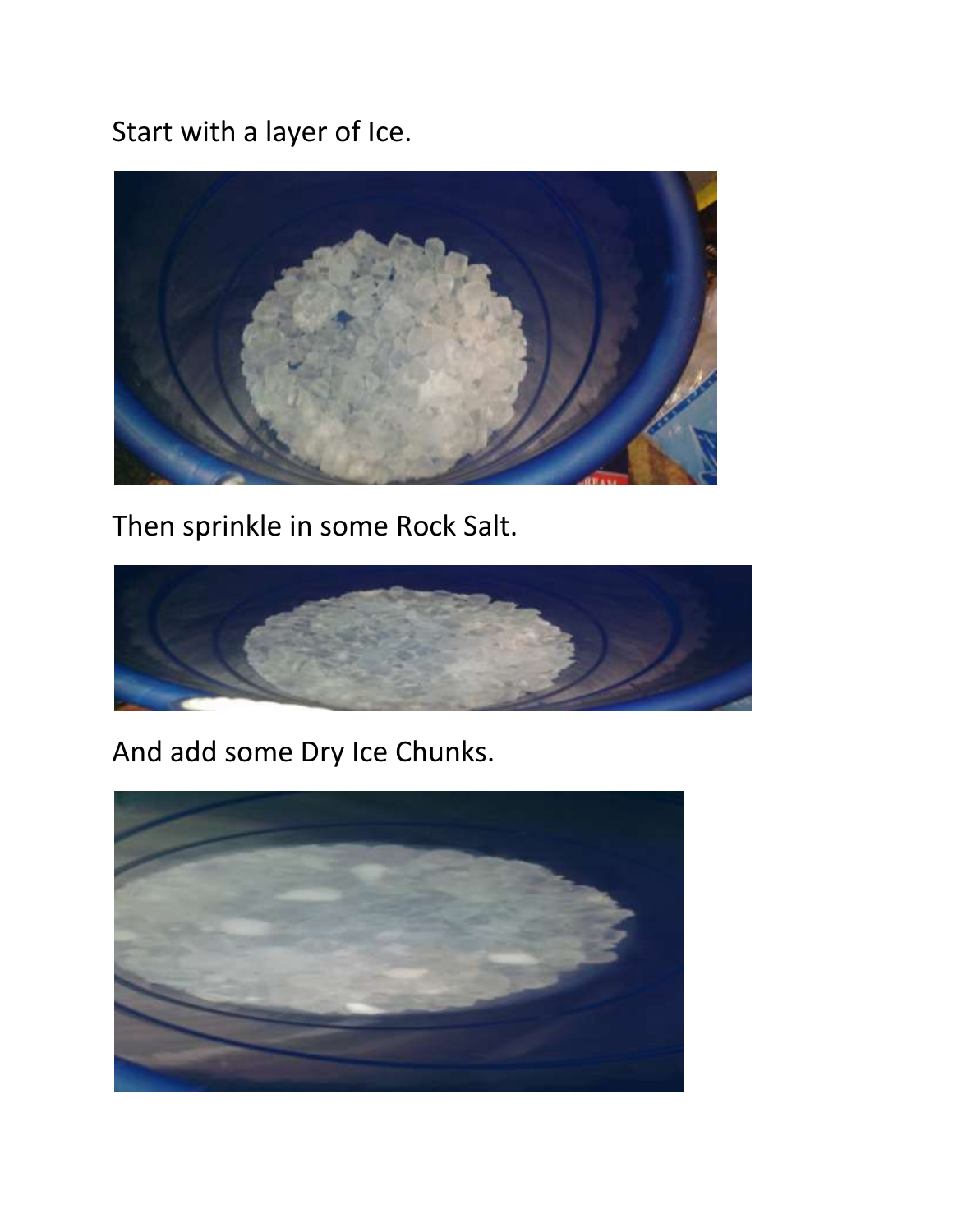#### Insert the LP5 Tank.



Add more layers of ice, rock salt, and dry ice until you are out of ice.



Some towels can be used to trap in the cold.

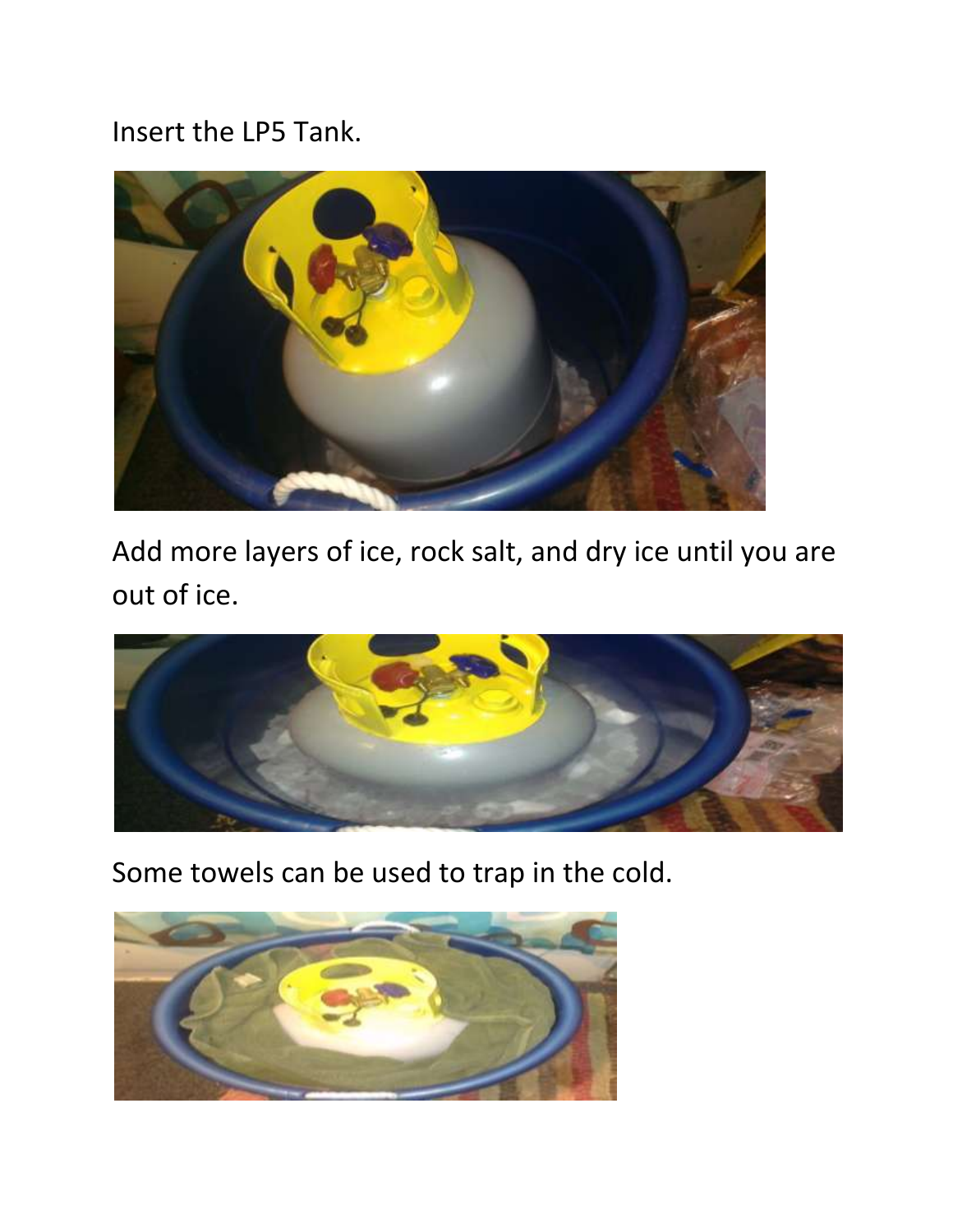Now with this set-up the Ice will stay frozen for 8-10 hours of working time. \*maybe not in direct sunlight on a hot summer day!

Set-Up the Extractor

Install the Lid Gasket.

1. Attach the Lid with large 8" tri clamp and 8" gasket.

\*make sure the gasket is properly seated, you can reach in the top of the 4" opening to help push the gasket into posiston on the inside!

2. Insert gasket seal for the tower.Place the tube. Secure it in place with a clamp and Fill the tube with your desired material.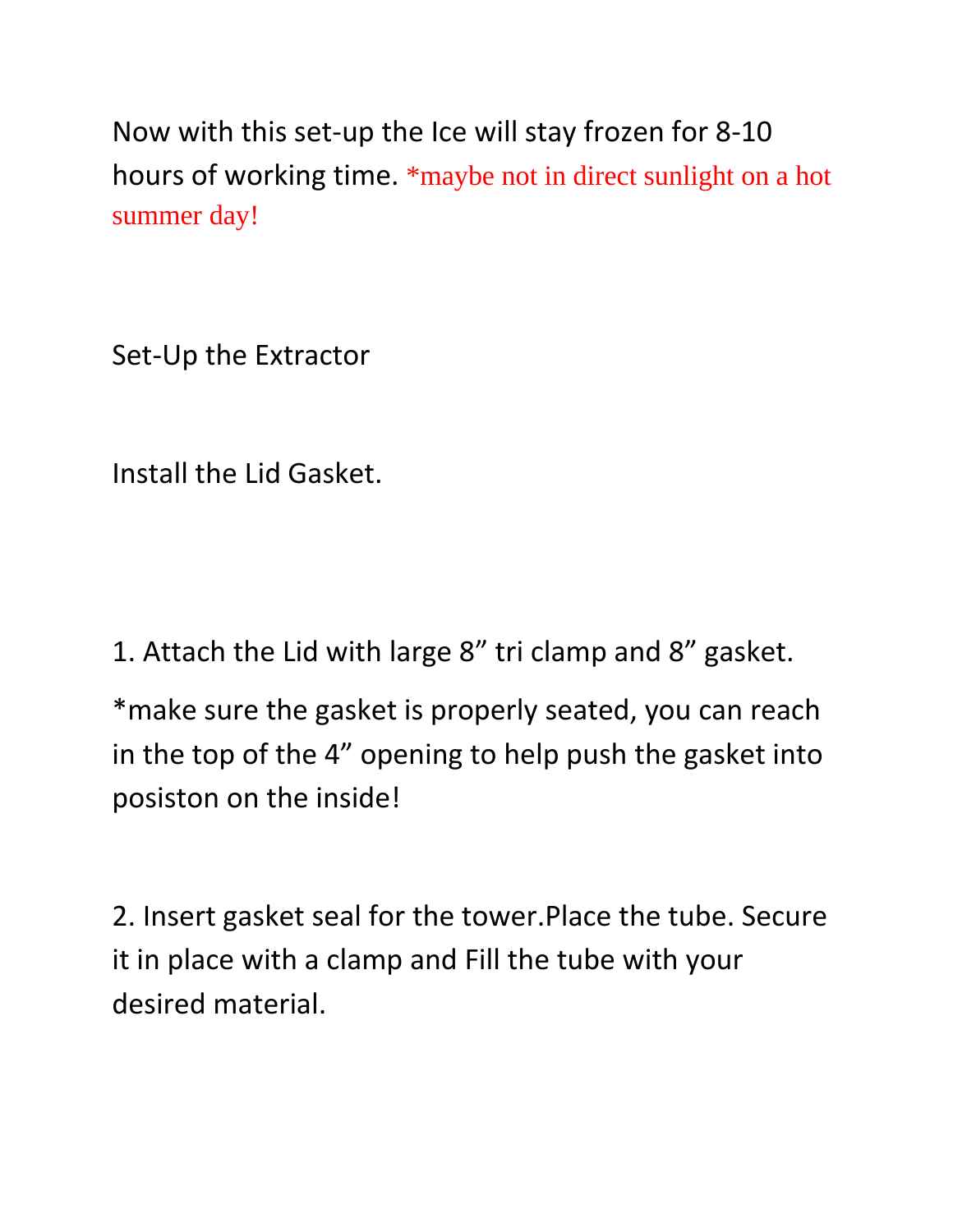

Packing it as you go. Medium packed is Good! \* don't over pack it and smash it down as hard as you can you may rip the screen!!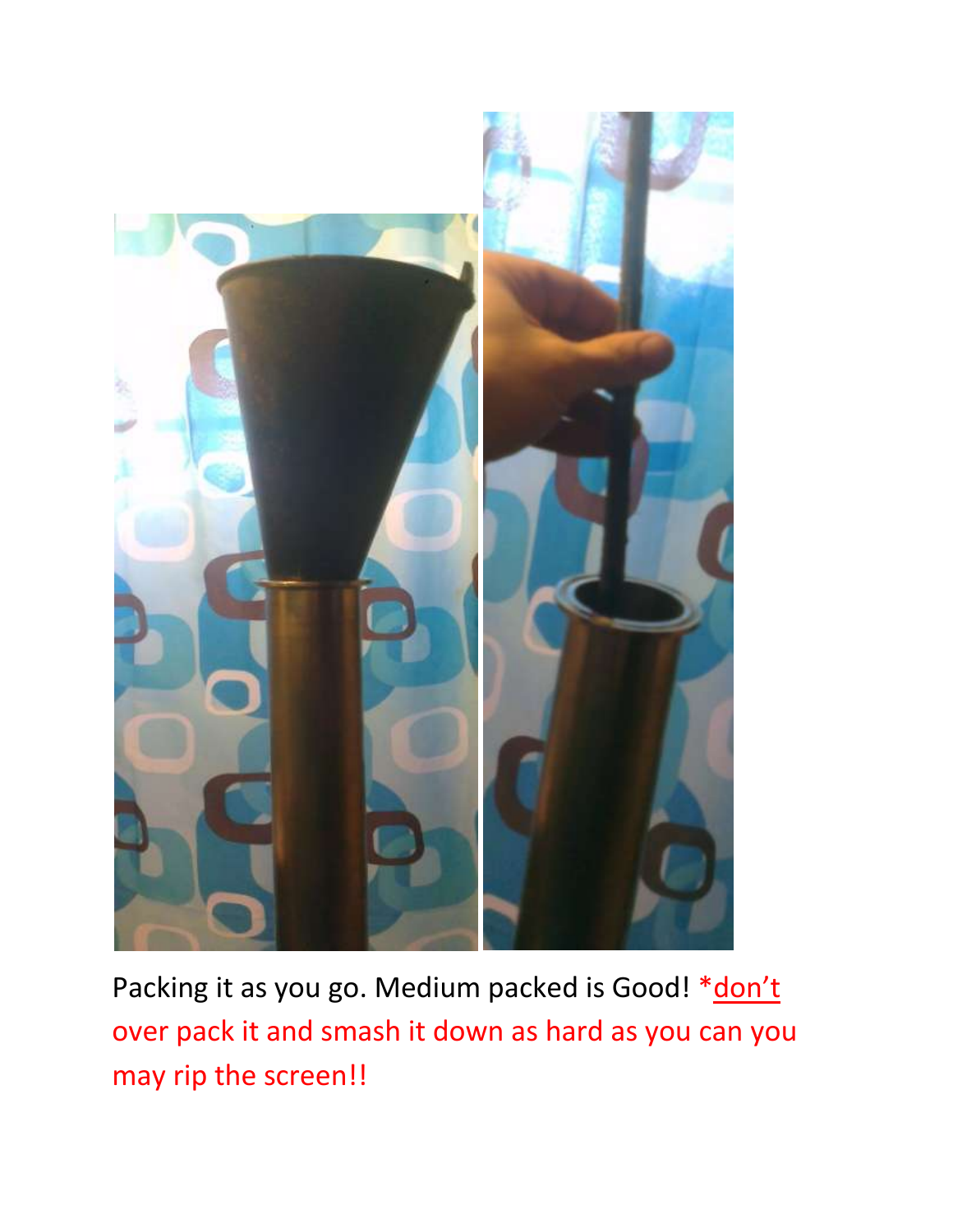## Insert gasket seal for the top.



Place the top and attach with a clamp. The Extractor is ready to be hooked up to the Re-Claim System.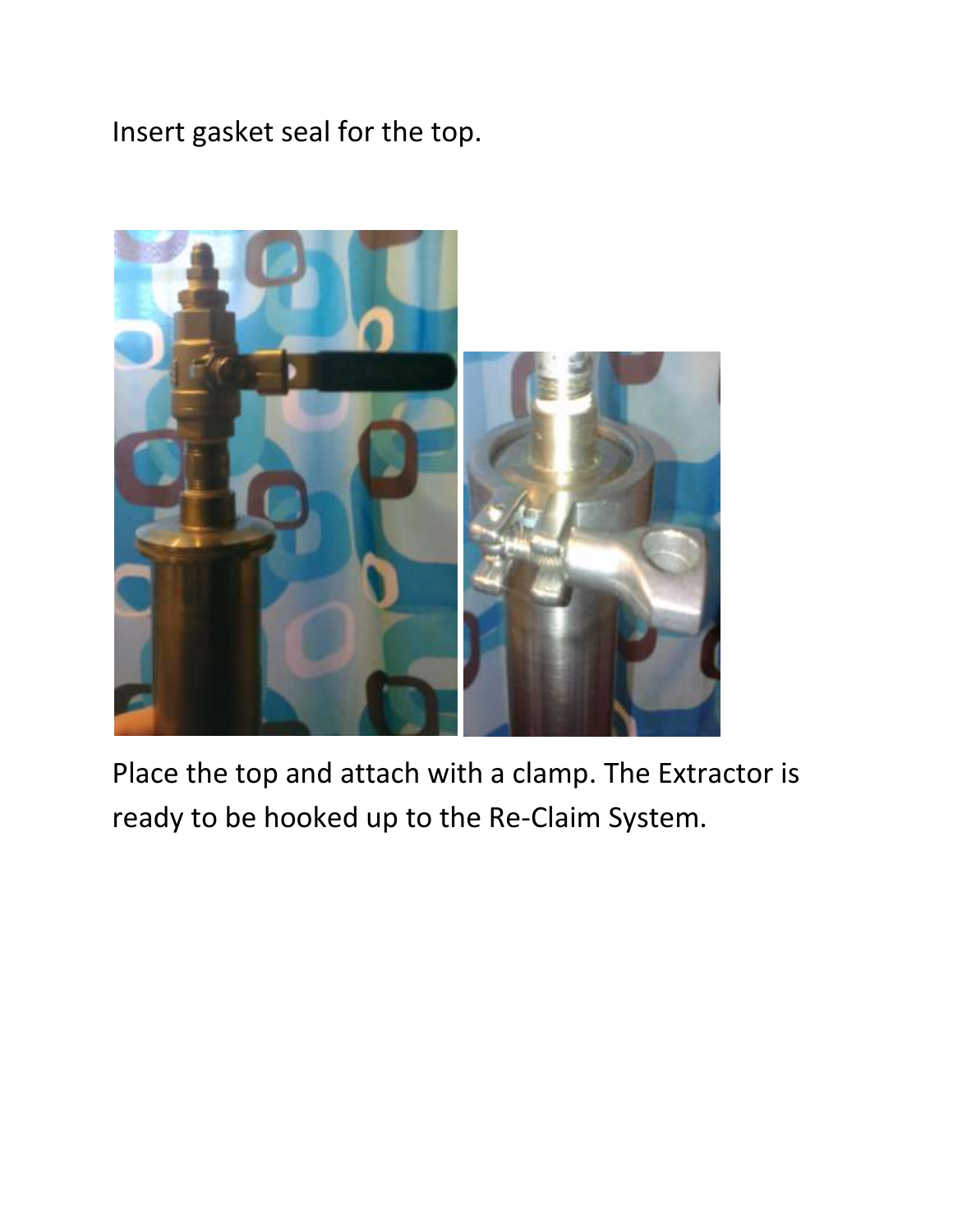#### The Re-Claim System Parts and Hook-Up

 3- ¼" sae female flare or jic color coded 60" hoses (red, yellow, and blue) or 3-SS302 staineless steel braided hoses. both kinds are ptfe lined!



TR-21 Vacuum Collection Pump

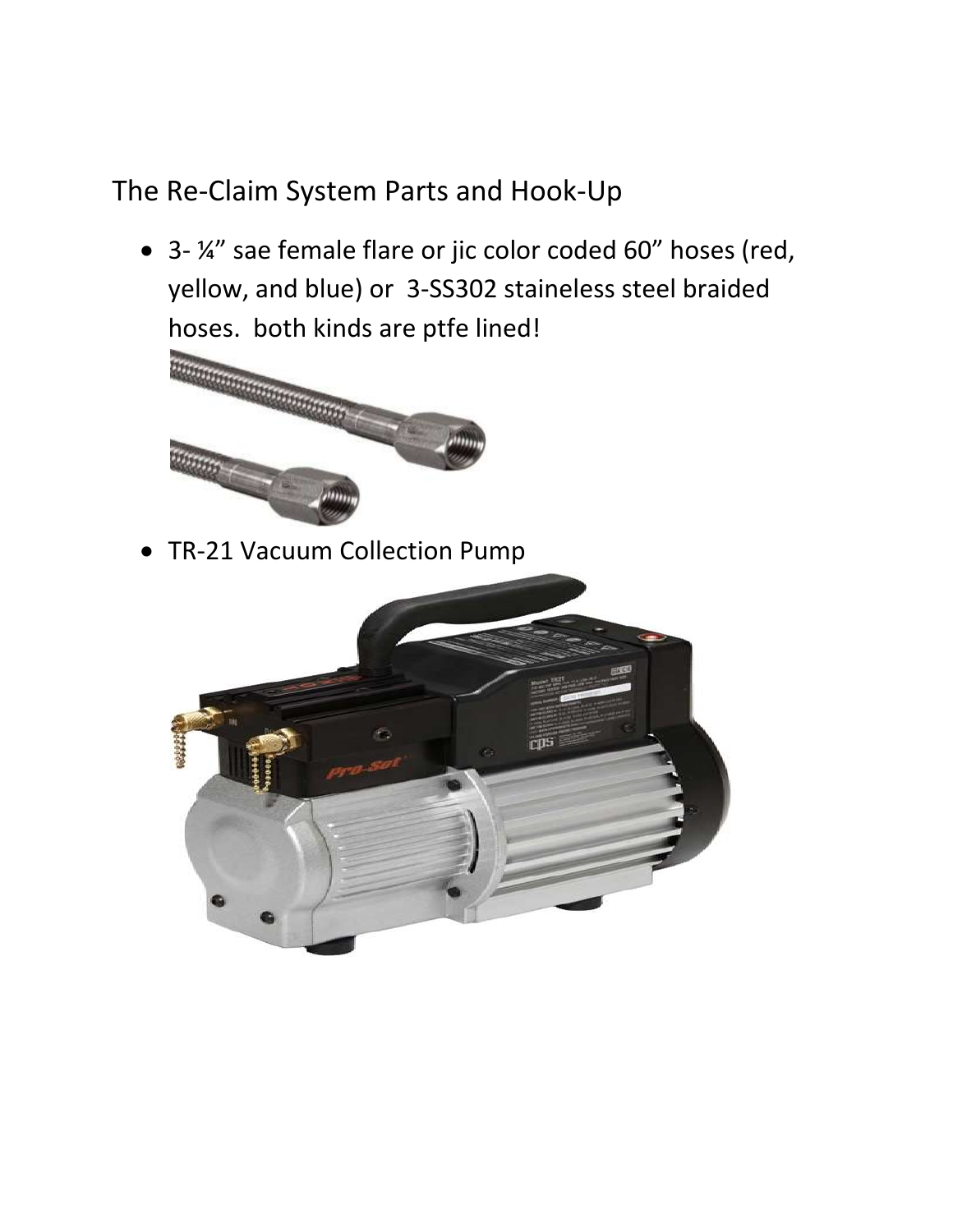LP5 Tank



6cfm Vacuum Purge Pump

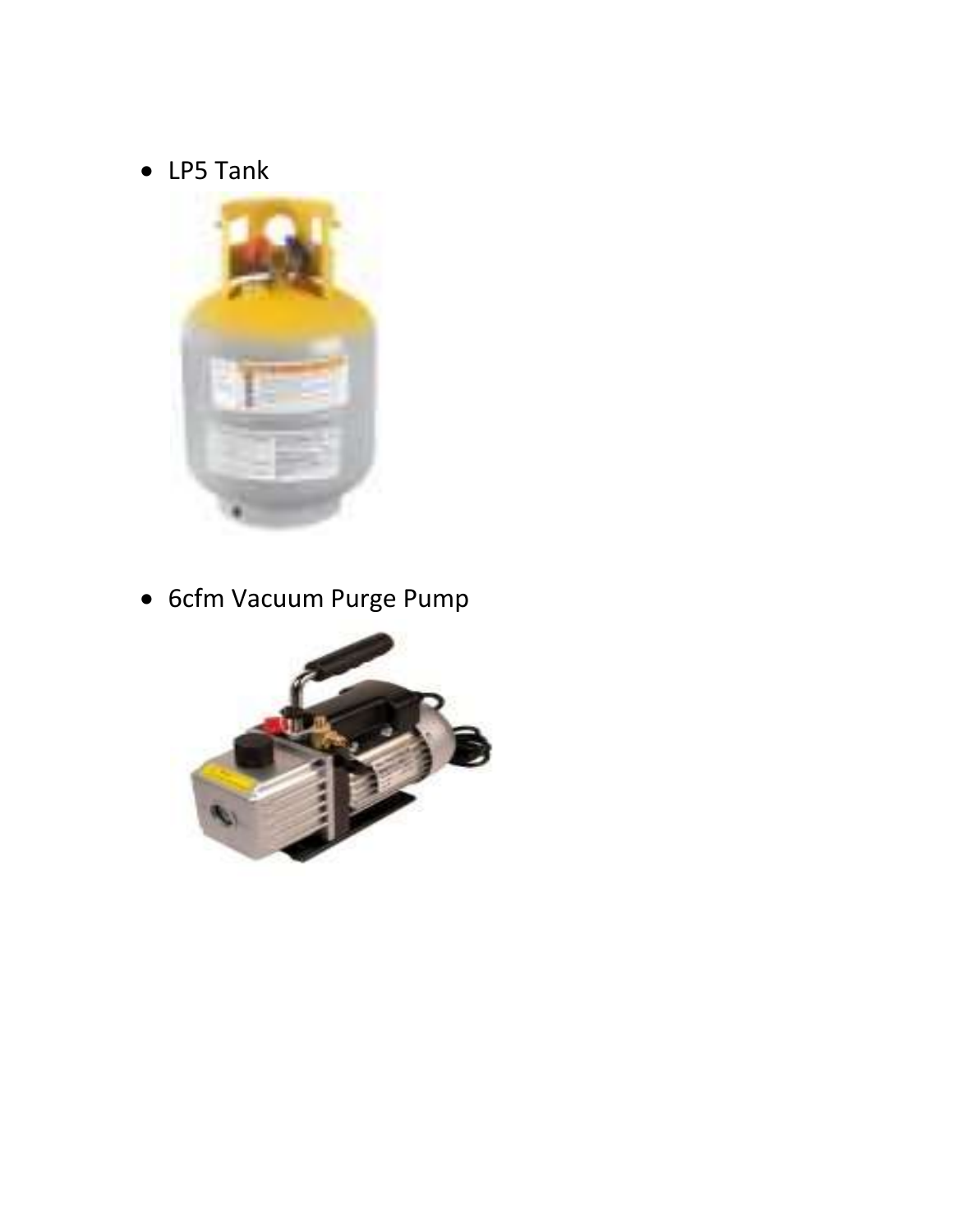

- 1. First the 6cfm **purge** pump is applied to get the collection tank of the extractor down to -30hg the max allowed in space.
- 2.When -30hg is reached close the lower port disconeect the 6cfm purge pump.
- 3. Then hook up the TR-21 vaccum recovery pump.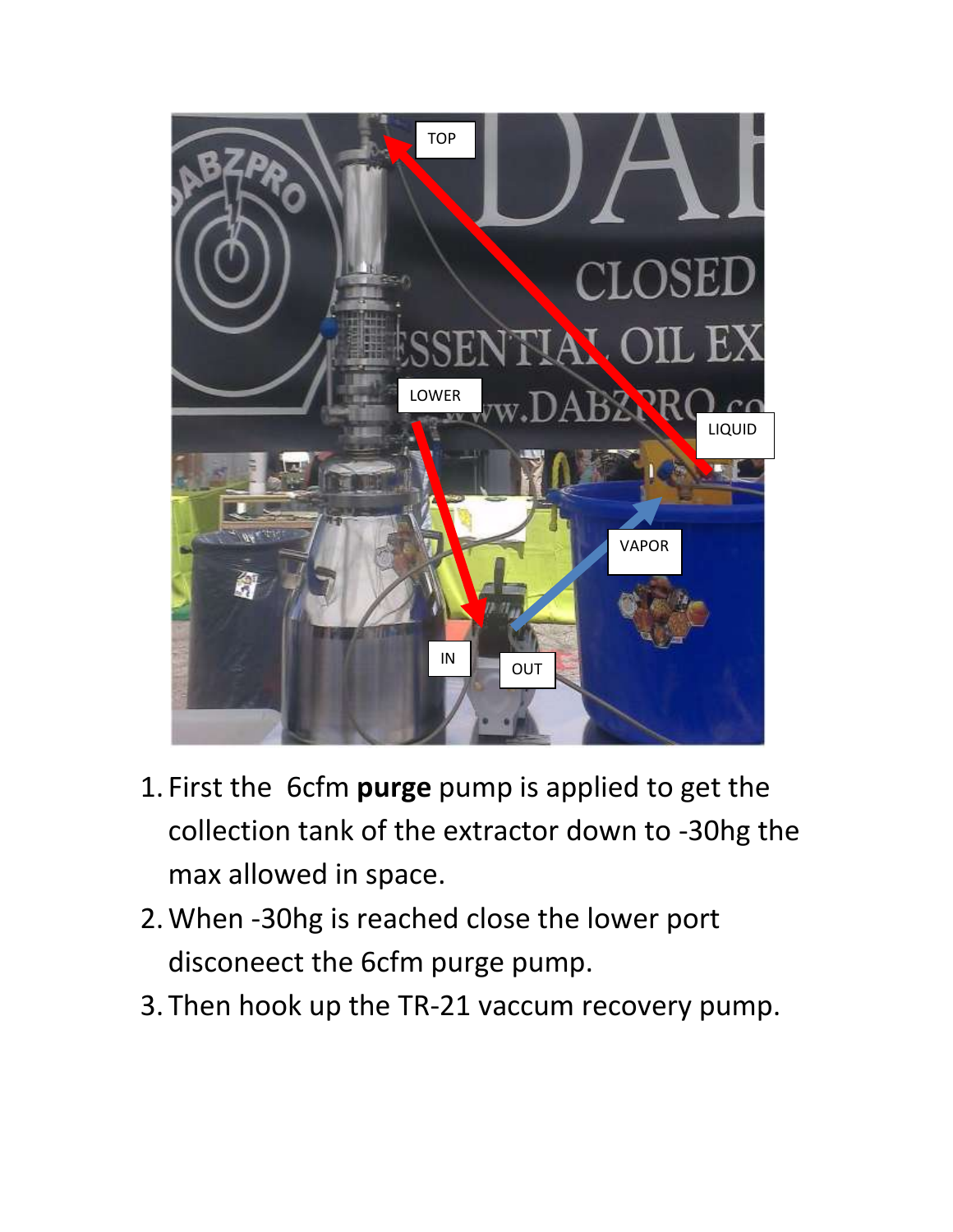#### **HOSE CONNECTIONS:**

Starting With one Hose Connect it from the **Out port** of the TR-21 Vacuum recovery (collection) pump to the **Vapor** side of the LP5 tank.

Then one Hose connects from the **Liquid** side of the LP5 tank to the Top of the tower (**upper port**).

Then one Hose connects from the extractors **lower port** to the TR-21 Vacuum collection pump **IN port**.

Hose Connections are now complete and you are ready to start running!

Running the Extractor

4. Turn on the TR-21 Vacuum collection Pump

5. open both handles of the extractor. **Upper and lower ports open.**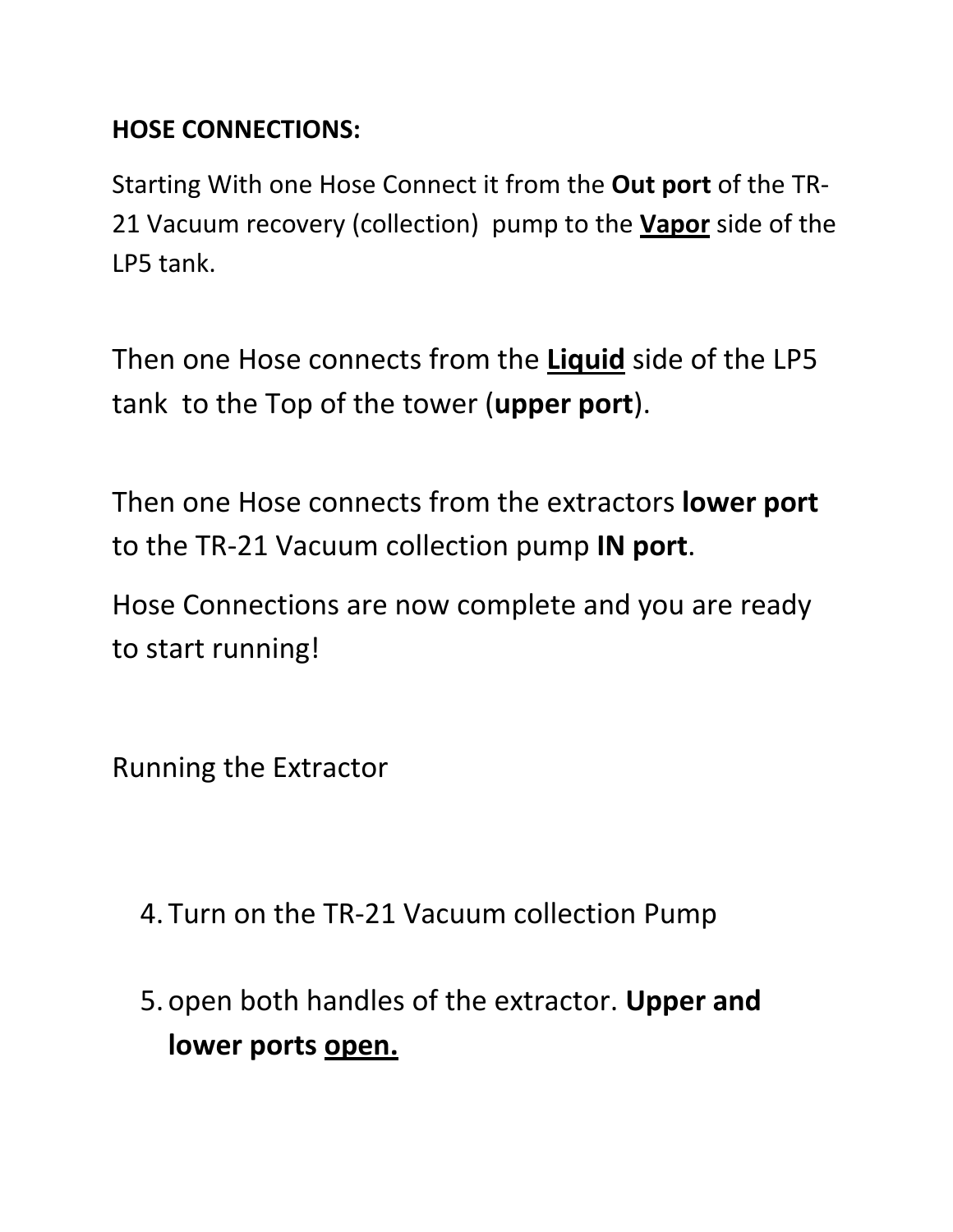6.Handles in an up down vertical posistion are open. Handles in a horizantal side to side posistion are closed.

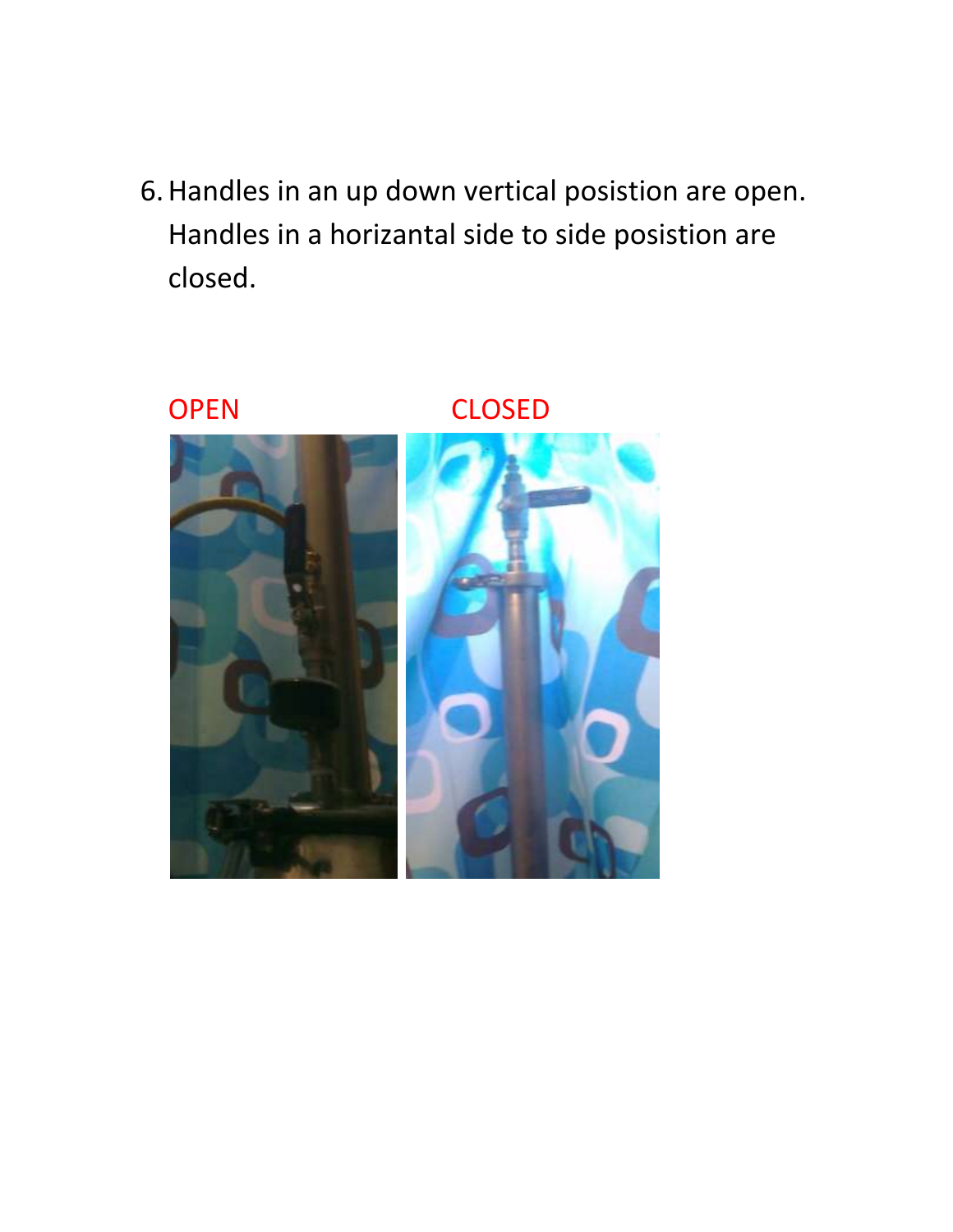7.Open the **Vapor** handle on the LP5 Butane Tank this is where the butane gas gets collected back into.



# Now you are ready to turn the gas on.



8. Turn on the Liquid handle and the The solvent is now flowing over the material in the tube and the Tube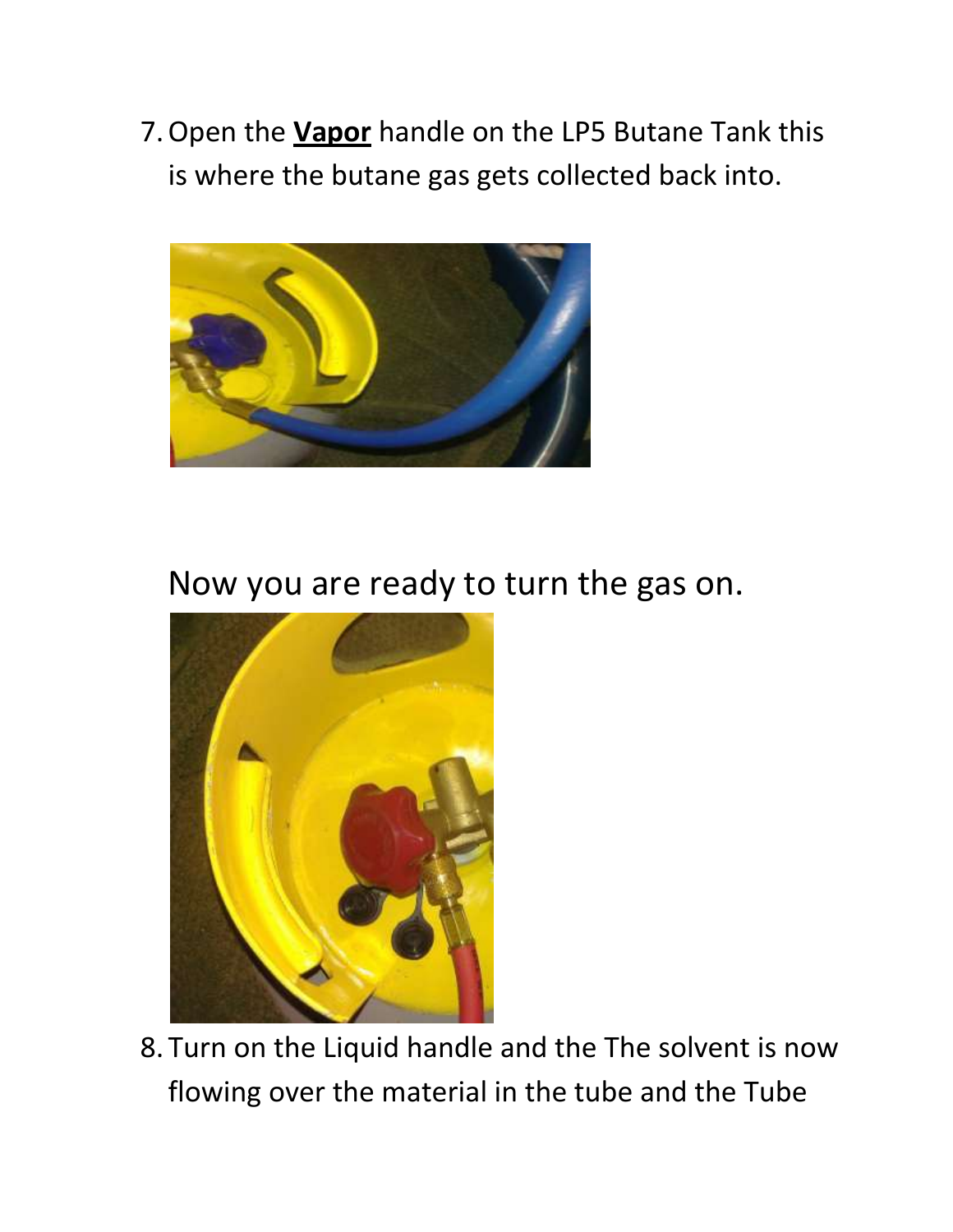will begin frosting over from the top on down to the bottom.

Watching the pressure gauge is your main job!



- 9. You will see the pressure start to rise back up from the -30hg we purged it to.
- 10. Leave the valve open until you get to +15psi. then throttle back to achieve Equilibrium where the vacuum collection pump is sucking out as much as the tank liquid is putting in. Adjust the liqud valve so it reads a constant +10-15psi on gauge. \*If you have a sight glass you can watch the color change as the liquid flows past the glass. At first it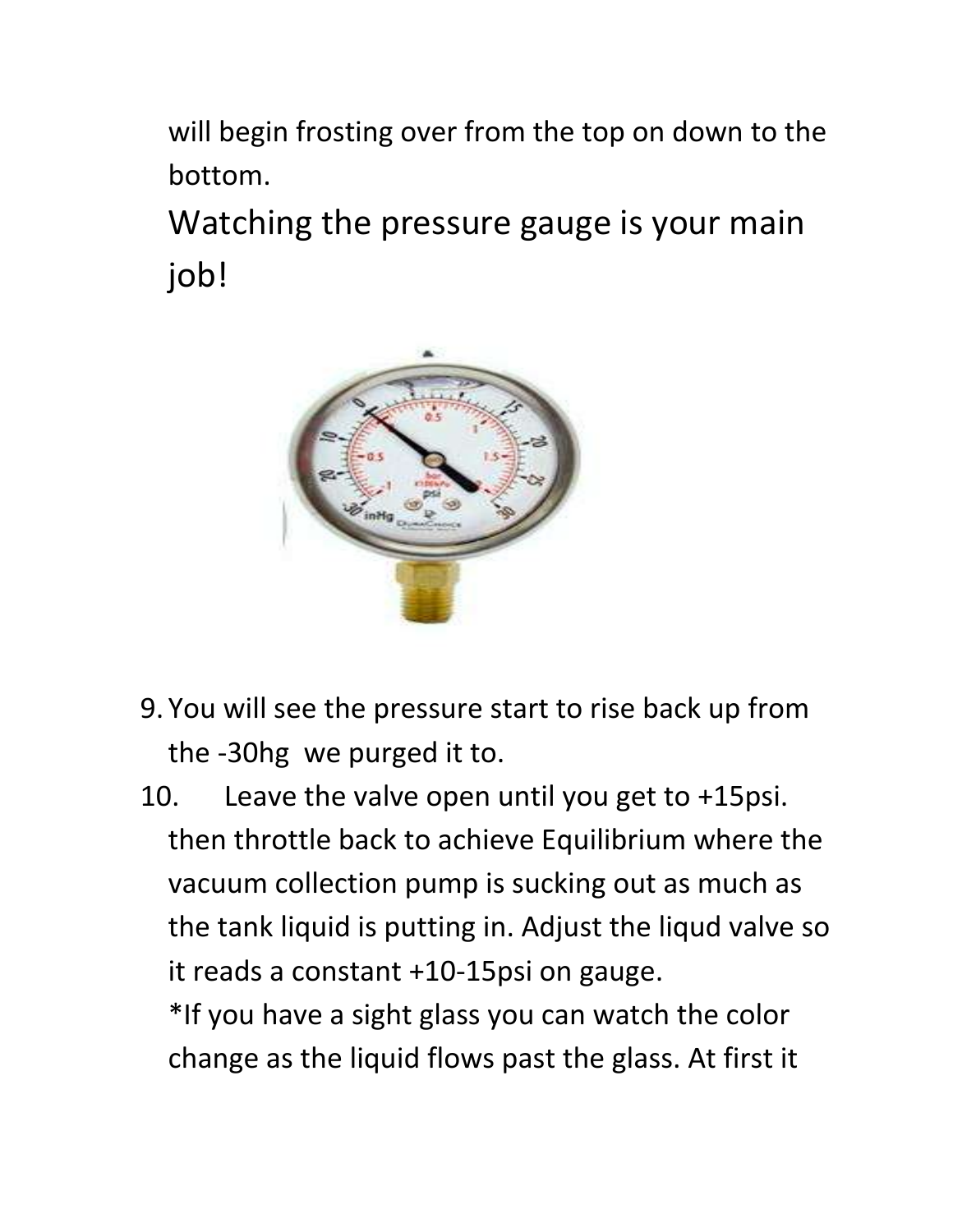will be golden and frothy like a beer, then it will go clear and that is when you know to shut the liqud handle off.

\*Otherwise you can do it by time elapsed It only takes 30-45 seconds of the valve being on to do a full wash cycle of a tube.

- 11. If it reaches 30 PSI turn the **Liquid** side of the LP5 tank **off!** Let the pressure come back down so that a constant psi of 10 -15psi is achieved.
- 12. After it runs clear or you have decided enough time lapsed shut off the liquid valve.
- 13. The vacuum pump goes to work re-claiming the butane into the LP5 Tank! \*When the psi gets down to 0-5psi it slows down.
- 14. close the upper port, and disconnect the upper port hose.

#### **During this step**

The Extractor should be **set in and then out of** a hot water bath (120degrees) max. Turning the liqud back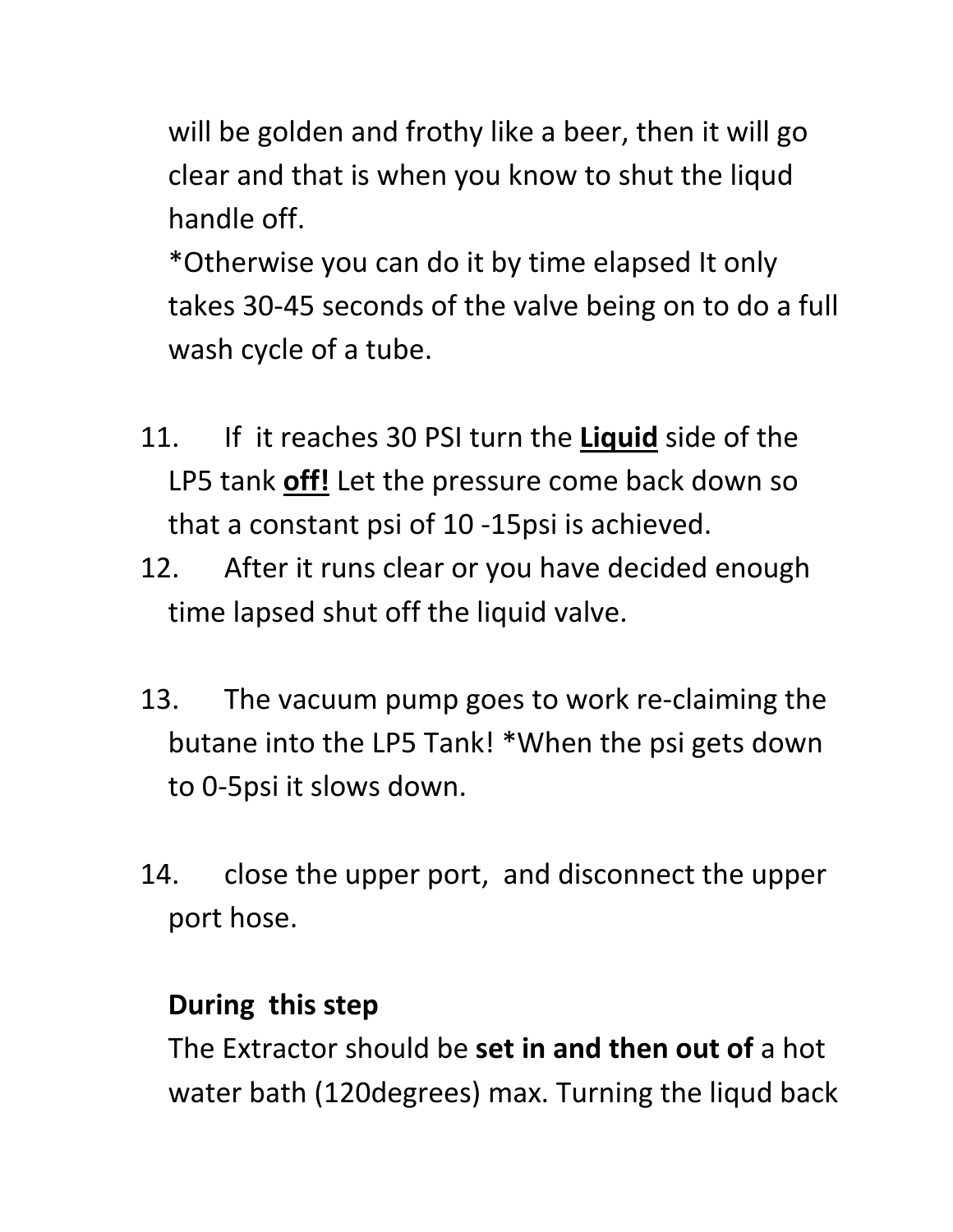into a gas with this in and out method speeds up recovery time!

- 15. Set it in the hot water until the psi goes back up to 10-15psi
- 16. Then pull it back out of the hot water and wait for the psi to go back down to the 0-5psi
- 17. then repeat steps 14/15 until
- 18. When the meter no longer gets positive pressure with the warm water bath applied. Gauge stays negative pressure.
- 19. then you are ready for the Final purge. You now disconnect the TR-21 Collection pump and hook up the 6cfm purge pump in its place..
- 20. When shutting off the vaccum recovery pump first close the lower port and Wait a little while for the vaccum pump to clear out.
- 21. Then shut down the vacuum collection pump.
- 22. Now disconnect the TR-21 vaccum Collection pump and hook up the 6cfm purge pump.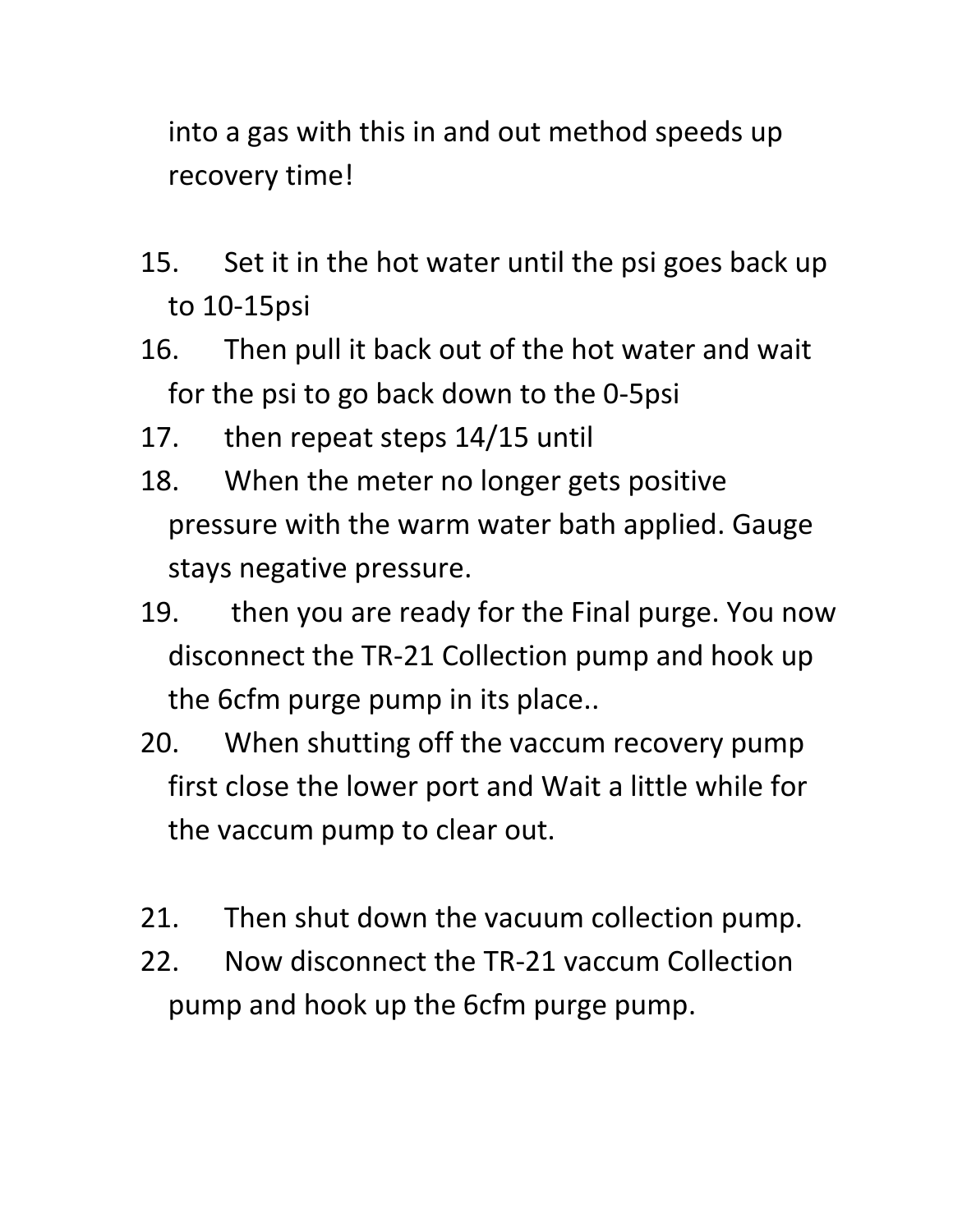- 23. The 6cfm purge pump is applied to get the vacuum tank down to -30hg.
- 24. \*if you want a pourable product don't purge as much stop at -10hg.
- 25. Close the lower port handle and disconnect its hose. Leaving the collection tank vacuum seald tight at -25 to -30hg.
- 26. The vessel can then be placed back in the warm water bath to cure. The longer you leave it vacuumed the harder the product will be.
- 27. The Hot water bath mimics what a vacuum purge oven is doing, although the oven can hold a more precise temp. this method works! The difference in the tempurature affects how the end product will look. Experiment find what you like best.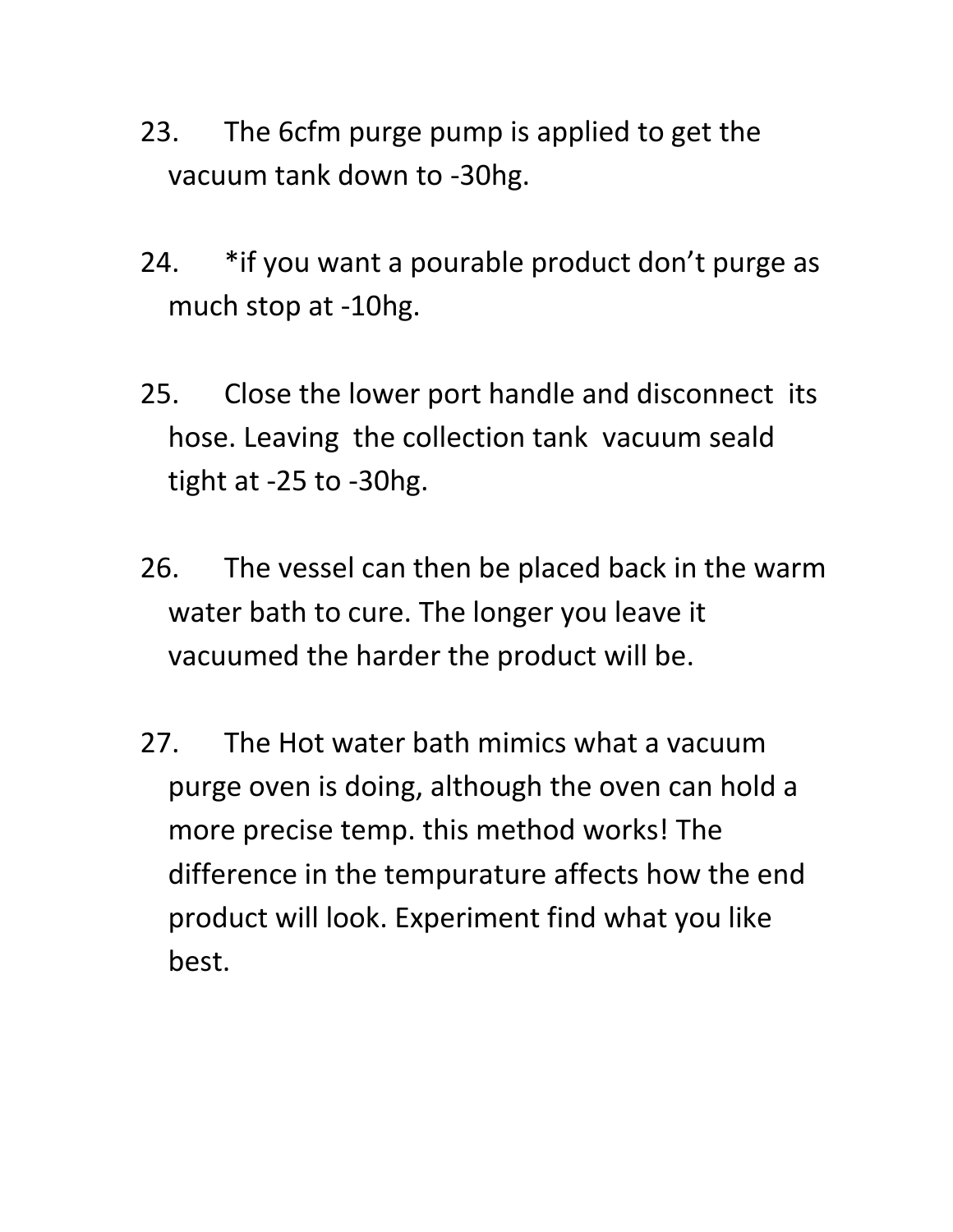28. Open the lower port handle and listen to the extractor whistle as the air rushes back into the tank. I think it sounds awesome!

Cleaning out your product

1.Open the lid to the extractor.

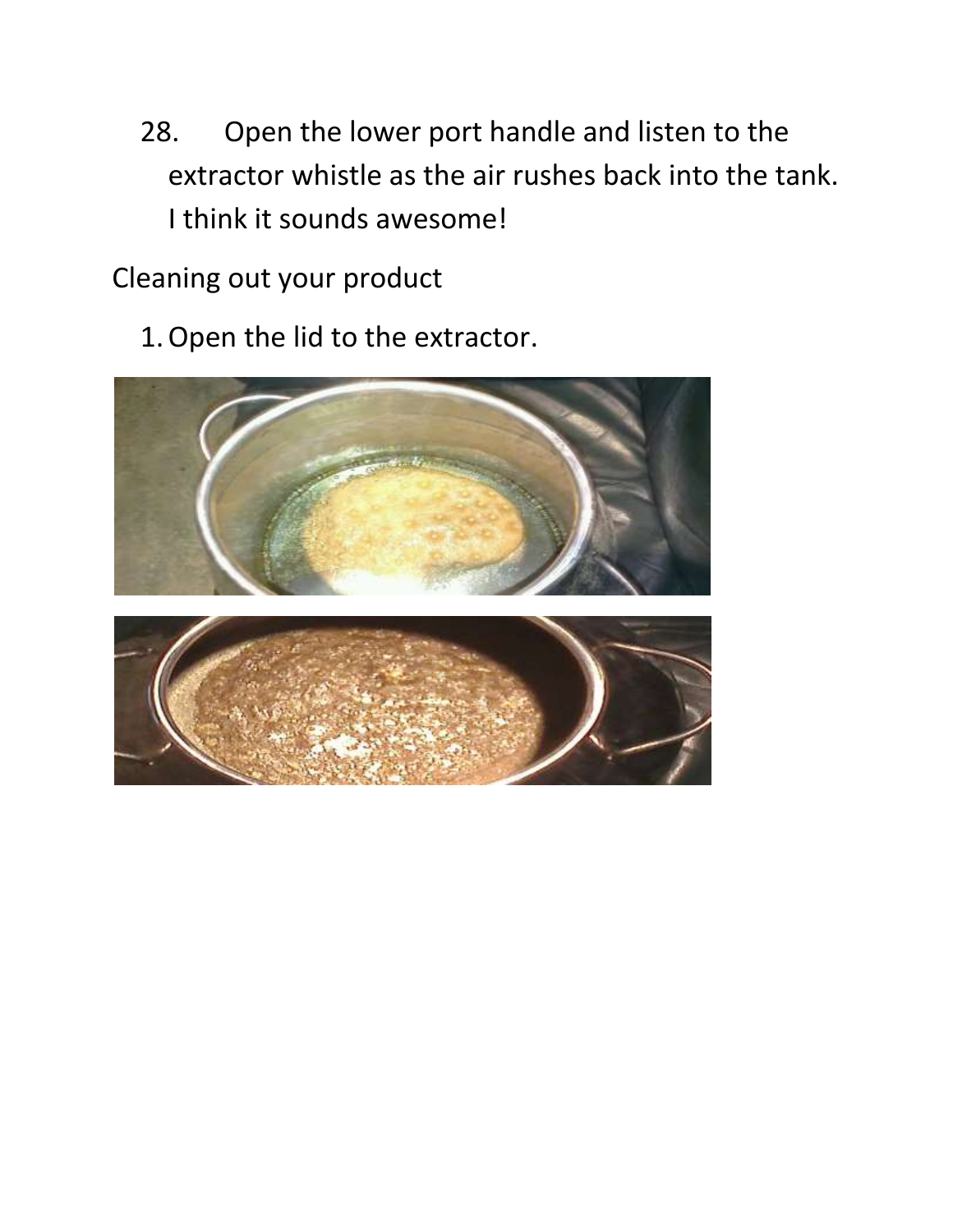

2.Using a Scraper Collect the Contents onto a Silicone Pad!